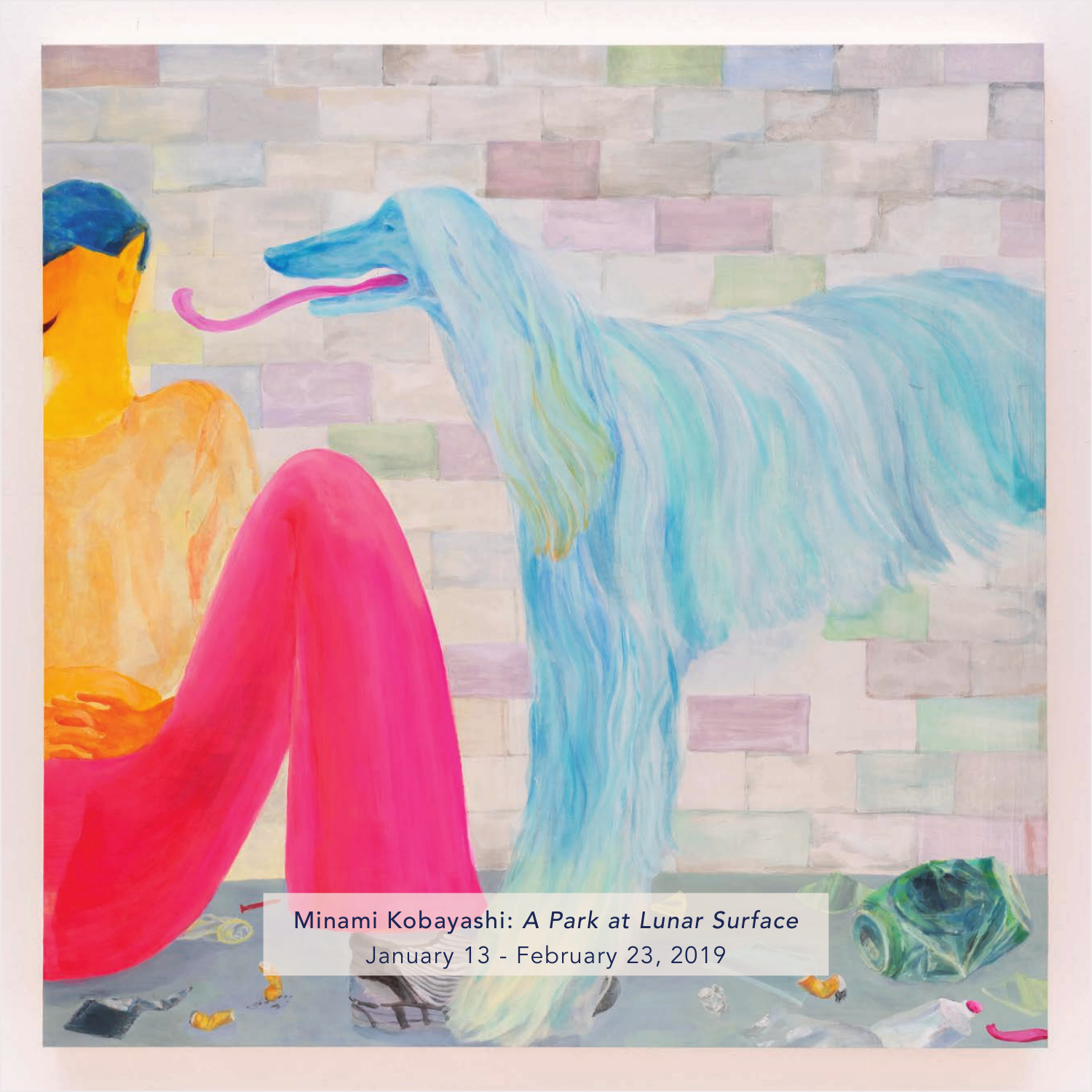## *A Park at Lunar Surface* by Elizabeth Lalley

*A park at lunar surface*. Imagine this for a moment. When I do, I picture it as if from above, where it feels like I'm floating. Everything sounds like it's underwater. Earthly scenes and creatures move in and out of focus—tangled plants, people and animals, insects, the moon. Colors don't appear the way I expect them to, shifting suddenly, kaleidoscopically. I won't say much more about what I see when I try to conjure this strange and impossible place. Partly because the more I try to pin it down, the more it changes. Your version, I'm sure, looks very different from mine.

We could spend a long time thinking through the title of this exhibition alone. Though comprised of familiar words, the phrase "a park at lunar surface" suggests a place we haven't yet become acquainted with—perhaps some sort of projected space whose contours reveal more about the subjectivity of the reader who encounters it than it does about any sort of identifiable locale. Just as the title functions in an associative way by pulling together two different forms of landscape—outer space, pastoral idyll—upon which humans have long gazed, Minami Kobayashi's luminous paintings depict people, places, and things that we might feel we have seen before but can't quite place. The acts of staring at the moon and of people watching in a park both require similar kinds of still, fixed attention. Kobayashi's paintings work in this way, too: images seem to emerge slowly from their surfaces, manifesting themselves over time as if through a thick mist or fog. The longer we gaze, the more that is revealed.

In a world where images are produced and circulated at dizzying speed, Kobayashi's use of egg tempera as a primary medium is both unexpected and strangely fitting. It's a material that embodies transience and requires slowness, because it dries extremely quickly and must be applied in thin, densely layered coats to achieve a depth and dimension of color and form. The used since ancient times in papyrus scrolls, Byzantine altarpieces, and illuminated manuscripts. Oils, which blend more readily and can be applied thickly, began to grow in popularity during the Renaissance because they enabled painters to achieve a more



Minami Kobayashi, *Breakfast meeting*, 2018, Egg tempera on panel, 36 x 24 inches

realistic, three-dimensional rendering of form and depth. For Kobayashi, however, the gauzy materiality of egg tempera captures not reality at its surface but the ethereal quality of time's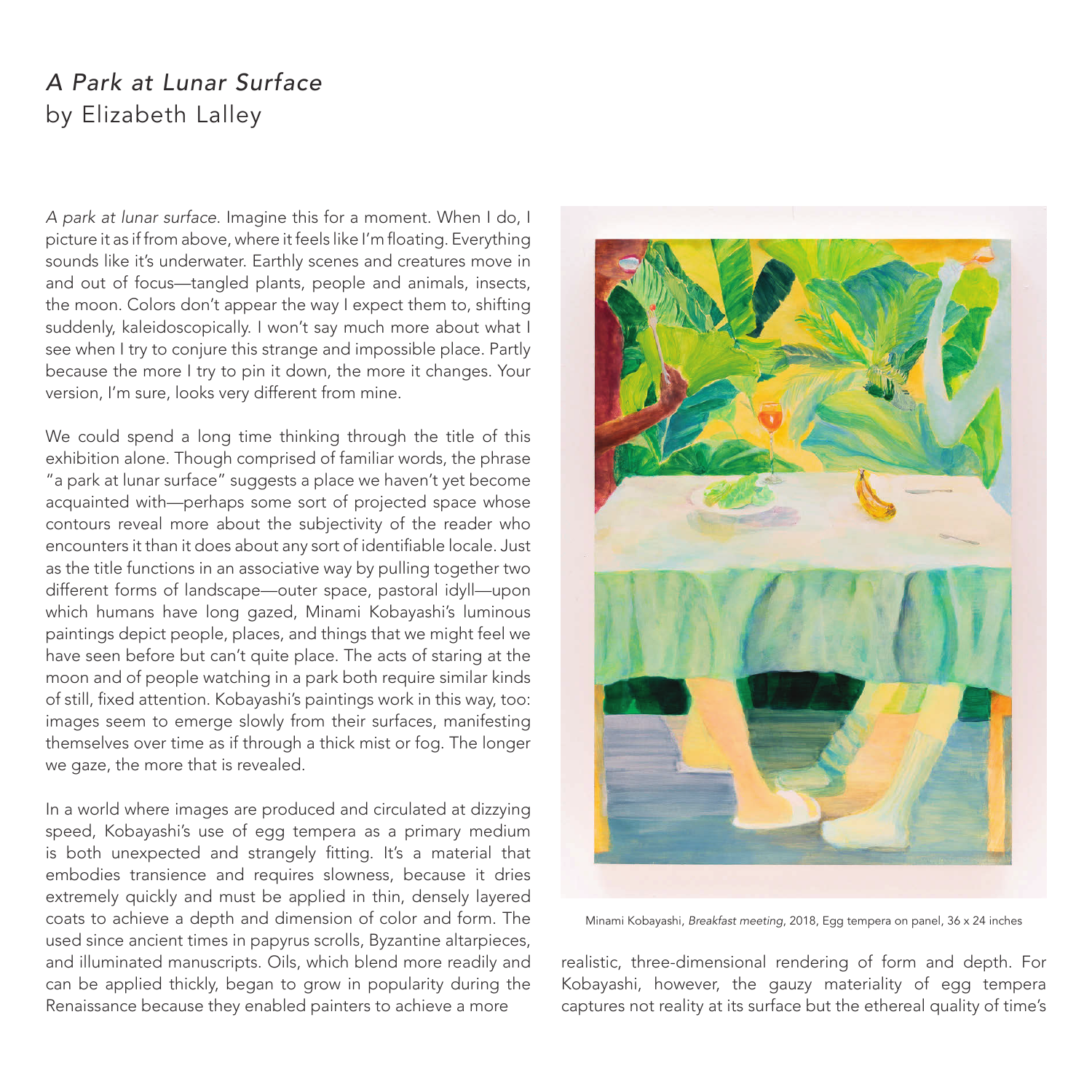passage. This comes through in the smallest of details—take *Two*  leopards and a fly, for example, in which the fly's shimmering wings seem poised to take flight from a swaying blade of grass, or *Breakfast meeting* with its spare table spread of some lettuce leaves and a browning banana, held in limbo between ripeness and decay.

Each painting is a site of surreal and ambiguous interaction, requiring patience as we attempt to make visual sense of the compositions before us. In many ways, the paintings suggest that they are slices of larger stories, like a page from a graphic novel or an epic poem. The smooth sheen of their surfaces belies the restlessness of the figures beneath. Unlike early iconography rendered in the same medium, like Botticelli's *La Primavera* or Fra Angelico's depictions of the Annunciation, Kobayashi's paintings do not use animals, plants, or landscapes in a symbolic fashion. The figures within each narrative scene appear preoccupied with interactions that are left undefined and a little strange, as





Minami Kobayashi, *A white cat in a garden*, 2018, Egg tempera on panel, 12 x 12 inches

Kobayashi creates space, through paint, where we can feel comfortable with not knowing—a feeling less readily embraced in the day-to-day world.

Veiled in mystery, Kobayashi's subjects often look away from us, their eyes cast beyond the frame of the painting. Familiar, domestic objects are alluded to, but they exist as peripheral details or as objects that are only indirectly recognizable. The blue light of a television or computer screen, for example, illuminates different faces in many of Kobayashi's works, but our attention is always focused on the person, not at whatever onscreen subject matter has captured their attention. Kobayashi's gentle redirection of our gaze, and her careful examination of her subjects—both human and animal—is ultimately a deeply empathetic gesture, encouraging us to look at intimate moments between living things, from a loving glance between two people to an insect on Minami Kobayashi, *Blue light on two faces*, 2018, egg tempera on panel, 36 x 26 inches a leaf, as intently as we might stare at the moon.